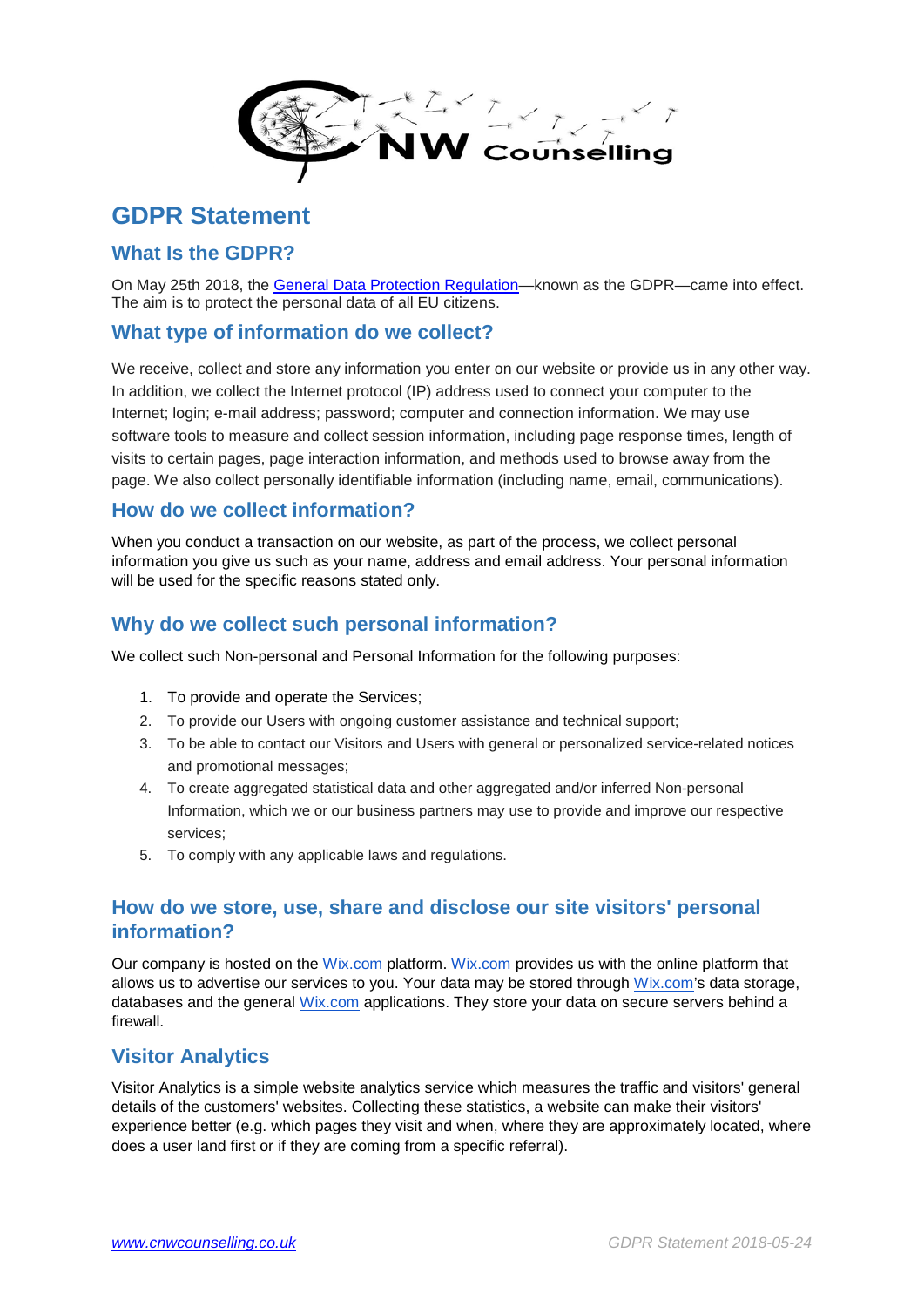

Basically, as a website owner using Visitor Analytics, we are using cookies to collect data about visitors' device type and screen size, approximate location, browser, OS, IPs, page visits, bounce rate, conversions and popular content on the website. All this data is pseudonymized and Visitor Analytics will never use the collected data to identify individual users or to match it with additional information on an individual user. Each visitor has control over the cookies placement.

# **How do we use cookies and other tracking tools?**

Cookies are small pieces of data stored on a site visitor's browser, usually used to keep track of their movements and actions on a site.

Cookies are implemented in every site built by Wix. Take a look at the table below to view which cookies Wix implements on Wix sites:

| <b>Cookie name</b>                   | Life span         | <b>Purpose</b>                  |
|--------------------------------------|-------------------|---------------------------------|
| svSession                            | Permanent         | Creates activities and BI       |
| hs                                   | Session           | Security                        |
| incap_ses_\${Proxy-ID}_\${Site-ID}   | Session           | Security                        |
| incap_visid_\${Proxy-ID}_\${Site-ID} | Session           | Security                        |
| nlbi_{ID}                            | Persistent cookie | Security                        |
| <b>XSRF-TOKEN</b>                    | Persistent cookie | Security                        |
| smSession                            | Two weeks         | Identify logged in site members |

#### **How to control cookies**

You can control and/or delete cookies as you wish by checking your browser settings on each device - for details, see [aboutcookies.org.](https://www.aboutcookies.org/)

For further information, please check Visitor Analytics' [Terms Of Use,](https://www.visitor-analytics.io/wix-terms-of-use) [Cookie Information](https://www.visitor-analytics.io/cookie-information) and Opt-Out / [Do Not Track.](https://www.visitor-analytics.io/wix-opt-out-do-not-track)

#### **How can site visitors withdraw consent?**

If you don't want us to process your data anymore, please contact us at [cwcounselling27@gmail.com.](mailto:cwcounselling27@gmail.com)